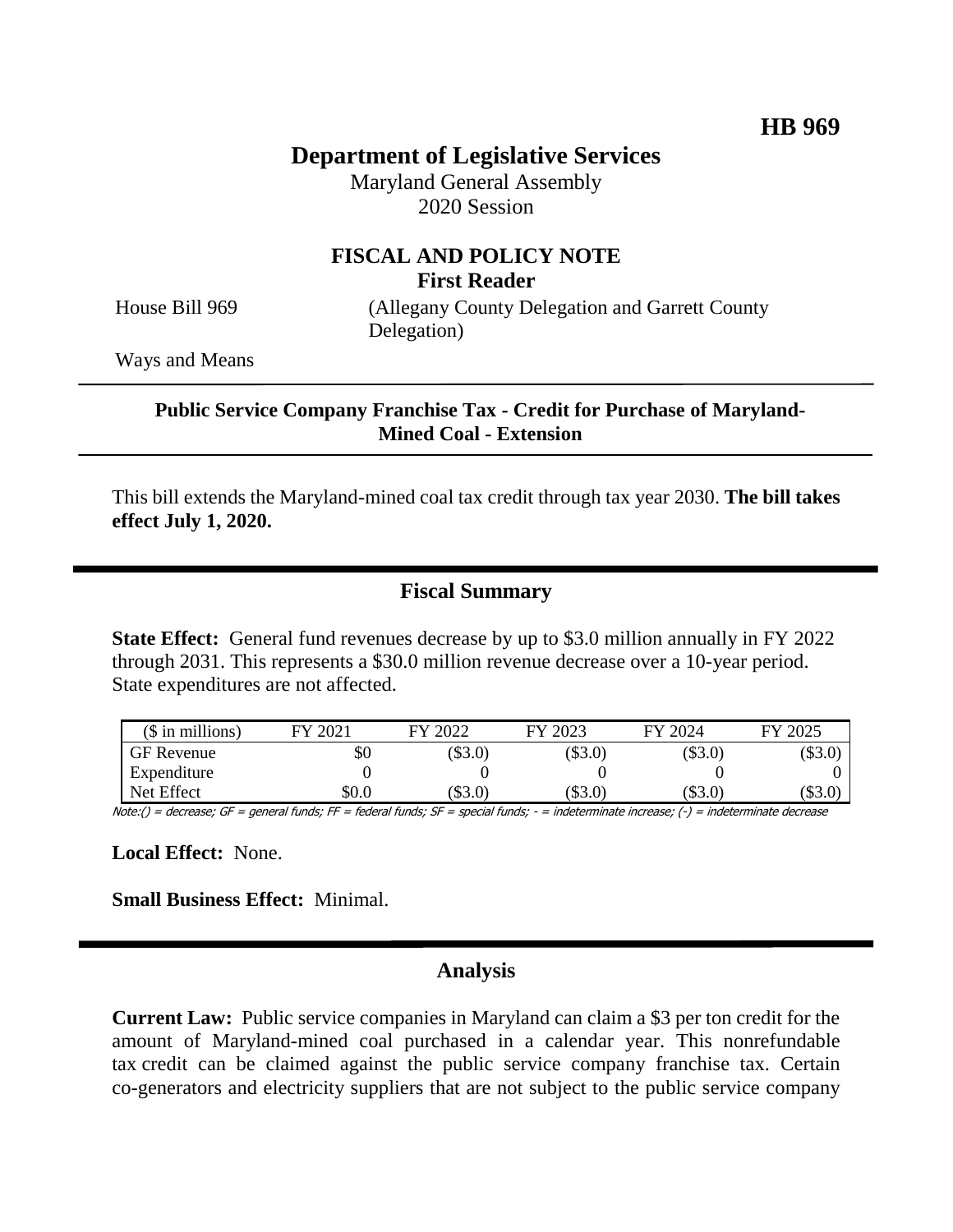franchise tax may also claim a nonrefundable credit of \$3 per ton against the State income tax.

The sales and use tax does not apply to a sale of coal, firewood, heating oil, or propane gas or similar liquefied gas for use in residential property that contains no more than four units, cooperative housing, condominiums, or other similar residential living arrangements.

The tax credit can be claimed through tax year 2020.

**Background:** Chapter 792 of 1988 established the tax credit for Maryland-mined coal purchased by public service companies, with a termination date of June 30, 1991. Subsequent legislation expanded and extended the credit; Chapters 247 and 248 of 2006 limited the maximum annual amount of credits that could be awarded beginning with tax year 2007 and terminated the credit in tax year 2021. The Budget Reconciliation and Financing Act of 2009 (Chapter 487) further reduced the tax credits that could be claimed in tax years 2009 through 2012. Since calendar 2015, a maximum of \$3.0 million in credits can be claimed in each year.

Beginning with tax year 2007, the State Department of Assessments and Taxation (SDAT) is required to reserve \$2.25 million of the annual credits for purchases of Maryland-mined coal that will be used in a Maryland facility. **Exhibit 1** shows the maximum amount of credits that SDAT may award in each calendar year, including the amount that must be reserved for purchases of coal that will be used in a Maryland facility.



Source: State Department of Assessments and Taxation; Department of Legislative Services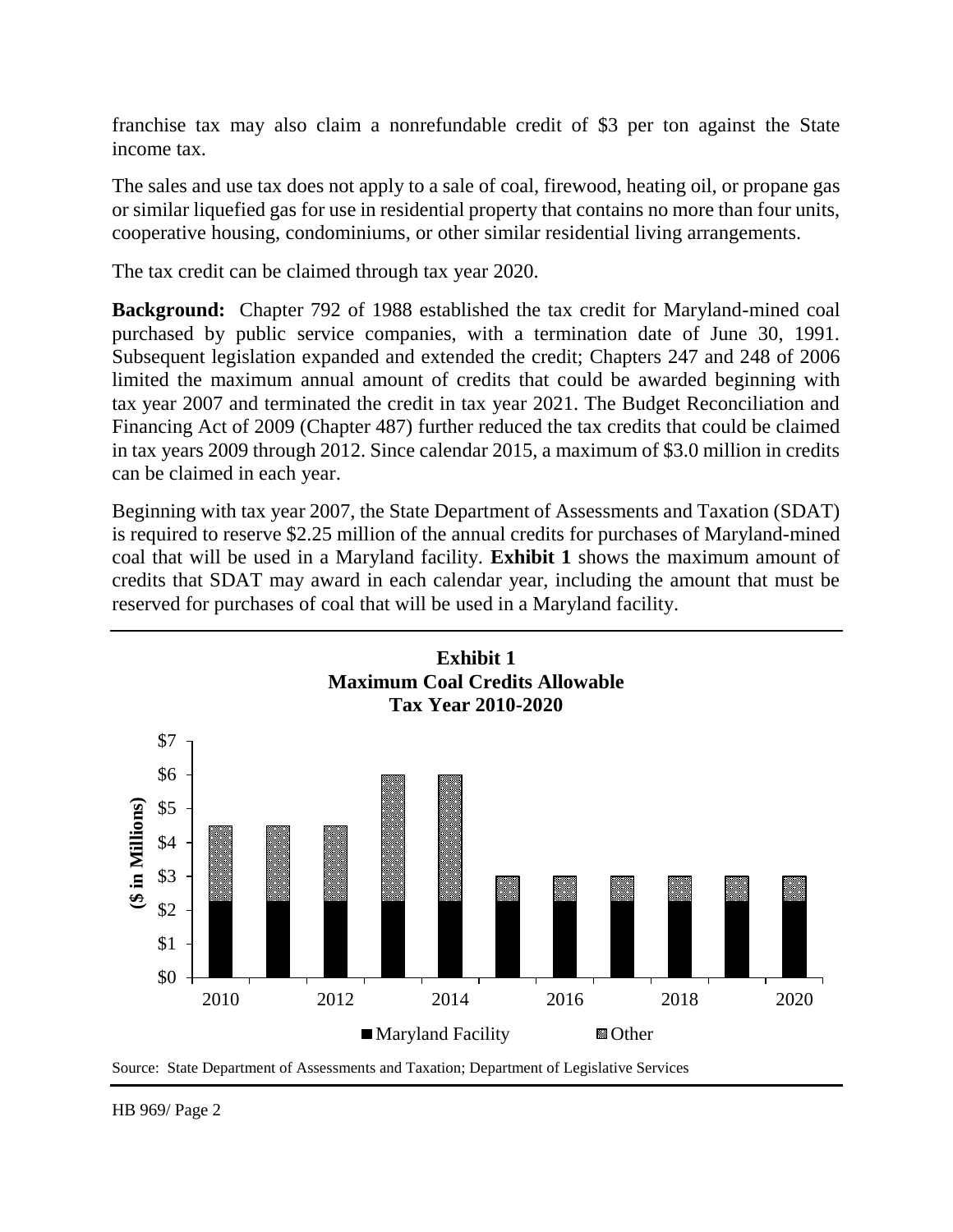In tax year 2015, SDAT approved the maximum \$3.0 million in tax credits; however, an average of \$1.8 million in credits have been approved in subsequent tax years. Through the termination of the credit, a total of \$171.5 million (\$236.4 million adjusted for inflation) in public service company franchise tax credits will be claimed, plus an additional amount of unknown credits against the corporate income tax. **Exhibit 2** shows the cumulative amount of credits claimed against the public service company franchise tax.



Note: Credits are in constant 2020 dollars and do not include additional amounts claimed against the corporate income tax. In recent years, no or minimal credits have been claimed against the corporate income tax.

Source: State Department of Assessments and Taxation; Department of Legislative Services

**State Fiscal Effect:** The bill extends the Maryland-mined coal tax credit through tax year 2030. Under current law, up to \$3.0 million in tax credits can be issued each year. In recent years, the total amount of tax credits claimed has been below the maximum authorized amount as shown in **Exhibit 3**. All of the credits in recent years have been claimed against the public service company franchise tax. Due to the tax credit extension under the bill, general fund revenues decrease by up to \$3.0 million annually in fiscal 2022 through 2031. This represents a \$30.0 million revenue decrease over a 10-year period. To the extent that fewer credits are awarded, the revenue decrease will be less than estimated.

HB 969/ Page 3